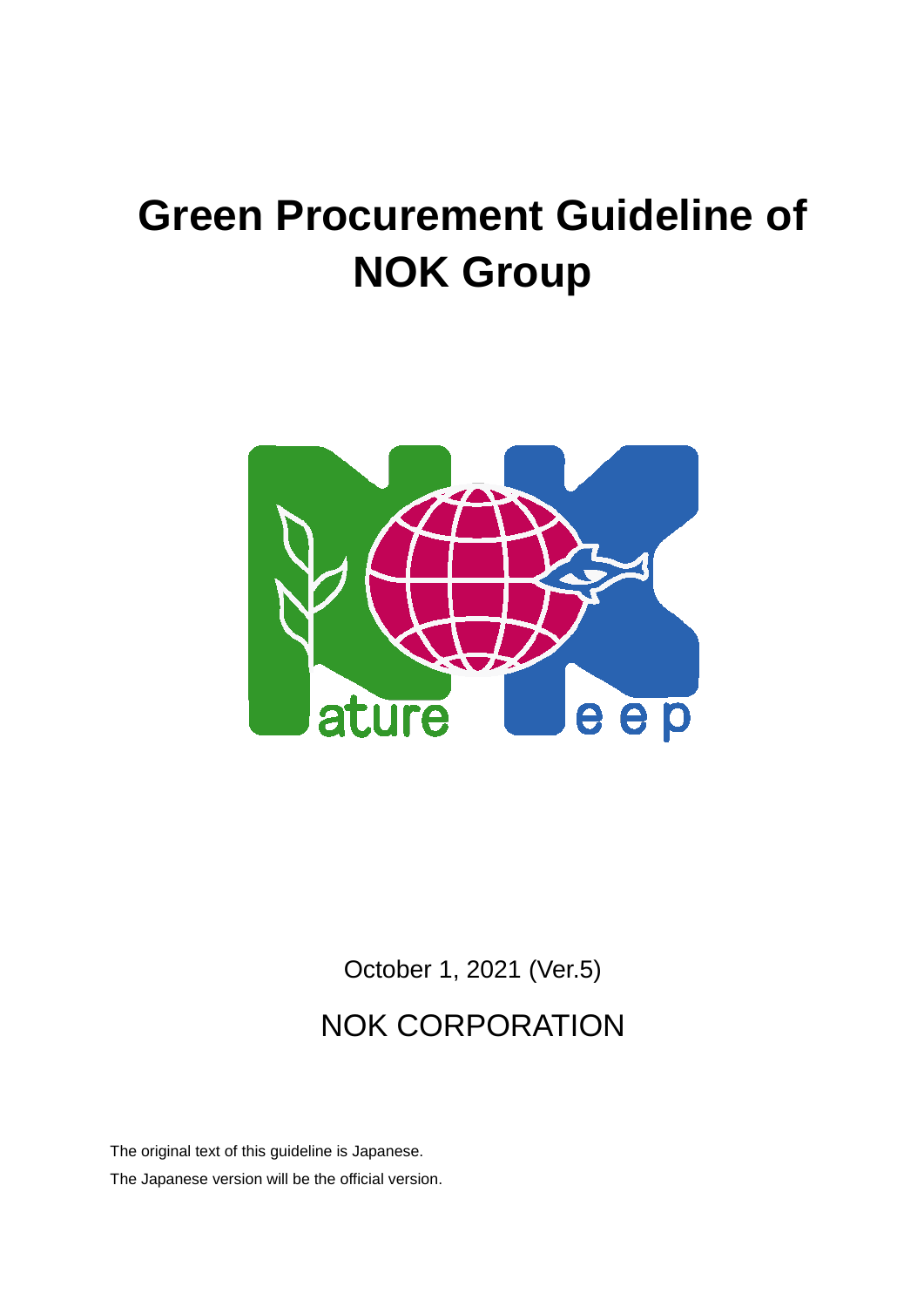# Index

| 1. Preface                                                                                                                                                                                                                                                                                                                                                                                                                                                                                                                                                | P <sub>2</sub> |  |
|-----------------------------------------------------------------------------------------------------------------------------------------------------------------------------------------------------------------------------------------------------------------------------------------------------------------------------------------------------------------------------------------------------------------------------------------------------------------------------------------------------------------------------------------------------------|----------------|--|
| 2. Basic Policy on Environment                                                                                                                                                                                                                                                                                                                                                                                                                                                                                                                            | P <sub>3</sub> |  |
| 3. Matters for which 'In-house Management' and 'Paper Submission'<br>are solicited to our Esteemed Suppliers<br>(1) Establishment of 'Environmental Management System'<br>(2)<br>Management of Substances Impacting on Environment and Provision of<br>Information by our Esteemed Suppliers<br>a. Management of Substances Impacting on Environment such as<br>Raw Materials and Parts to be Delivered<br>b. Guarantee of Products being free from Prohibited Substances<br>c. Establishment of Management System of Substances Impacting on Environment | P 4            |  |
| d. Contact to NOK Group on Occurrence of Production Process Change and as such<br>(3) Reporting on Occurrence of Violation against Regulations Related to Environment                                                                                                                                                                                                                                                                                                                                                                                     |                |  |
| 4. Matters based on which 'Concrete Action (Activity)' is solicited to our Esteemed Suppliers<br>(1) Activity on Environmental Protection Related to Business Operation of<br>our Esteemed Suppliers<br>a. Action Items on Environment<br>(2) Such as CO <sub>2</sub> Reduction upon Transportation between our Esteemed<br>Suppliers and Each Company of the Group                                                                                                                                                                                       | P 8            |  |
| 5. Handling of Guidelines                                                                                                                                                                                                                                                                                                                                                                                                                                                                                                                                 | P 9            |  |
|                                                                                                                                                                                                                                                                                                                                                                                                                                                                                                                                                           |                |  |
| 6. Handling of Private Information<br>P 9                                                                                                                                                                                                                                                                                                                                                                                                                                                                                                                 |                |  |
| 7. Terminology                                                                                                                                                                                                                                                                                                                                                                                                                                                                                                                                            | P 10           |  |
| Points of Contact on 'Green Procurement Guideline of NOK Group'                                                                                                                                                                                                                                                                                                                                                                                                                                                                                           | P 12           |  |

## <Relevant Materials>

| Attachment-1: | Substances Impacting on Environment Managed by NOK Group and Relevant Commentary |
|---------------|----------------------------------------------------------------------------------|
| Attachment-2: | List of Group Companies within Scope of Application                              |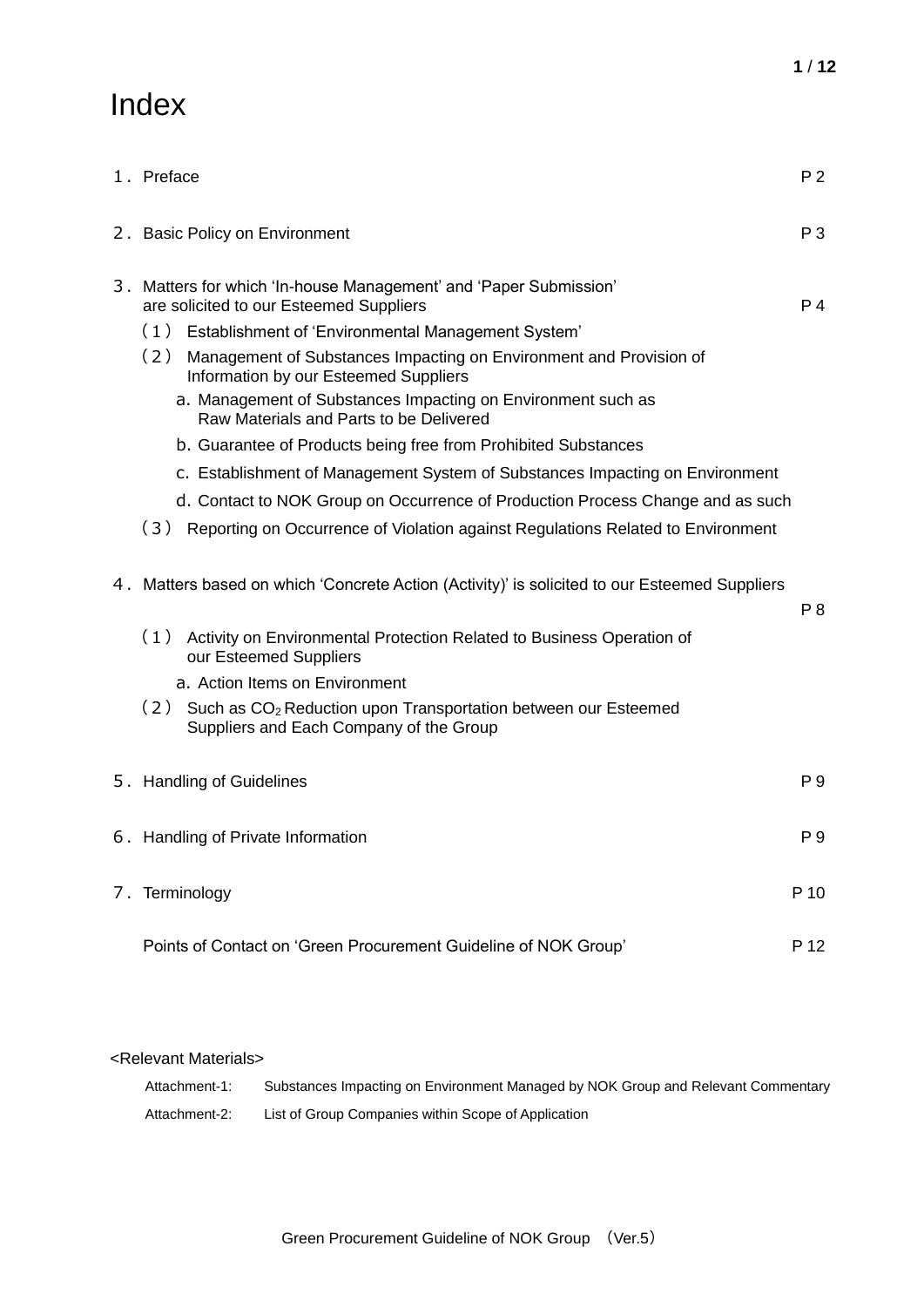# 1. Preface

We wholeheartedly appreciate your incessant and full assistance and support for the procurement and production activities of each company of NOK Group (hereinafter, referred to as 'each company of the Group') on a daily basis.

Each company of the Group produces a number of mechanical parts for industrial use including sealing products using high-polymer materials such as synthetic rubbers and resins, such automobilerelated parts as vibration prevention rubbers, parts for construction machinery, such electrical and electronic parts as used for smart phones and as such, rolls around the periphery of photosensitive elements of OA equipment, releasing agents, greases and lubricants. We have delivered products most of which contribute to protecting environment through such environment-conscious design and production as leading not to leaking such fluids as oils and to being light in weight with lower friction all over the world.

In the activities above, various natural resources, energy and water resources are consumed and industrial wastes arise. On a daily basis, each company of the Group has been wrestling with mitigating the impact on environment invited by such consumption and wastes and accomplishing the social responsibility imposed on us through promoting the reduction of the substances impacting on environment and contributing to protecting global environment and establishing recycling society. Each company of the Group has made a public statement on the basic policy on environment including, among others, compliance with the relevant regulations, reduction of impact on environment, saving energy and recycling of natural resources, management of chemical substances and communication with neighboring communities since 2001.

In turn, the global environment has aggravated year by year with the rising of the sea level and abnormal weather due to global warming and the depletion of natural resources and unmanageable amount of generated industrial wastes and so on. Under the circumstances, the operational activities taken environment further into account have been socially demanded to the entities and such demand has been strengthened each year. In recent years, the government of each country all over the world has been advocating and calling for its nationals the creation of sustainable society over the ages ahead through 'SDGs' and the realization of carbon neutral society where the emission of  $CO<sub>2</sub>$  is constrained or reduced if possible over the life cycle (operational activities including processes of procurement, use and disposition of raw materials).

Each of the Group has been proceeding with its operational activities through using products and services exclusively provided by our esteemed suppliers including raw materials, parts, sub-materials as well as packing materials and stationery and office utensils. In order for each of the Group to accomplish the social responsibility together with our esteemed suppliers and respond to the demand from our clients and communities, the cordial cooperation from our esteemed suppliers is indispensable.

We would like our esteemed suppliers to understand the gist and contents of 'Green Procurement Guideline of NOK Group' (hereinafter, referred to as 'the Present Guideline') and to cooperate with us accordingly.

> Operating officer Corporate Procurement Management office Yukio Yamazaki

Operating officer Corporate Environmental Management office Shuro Tsuruta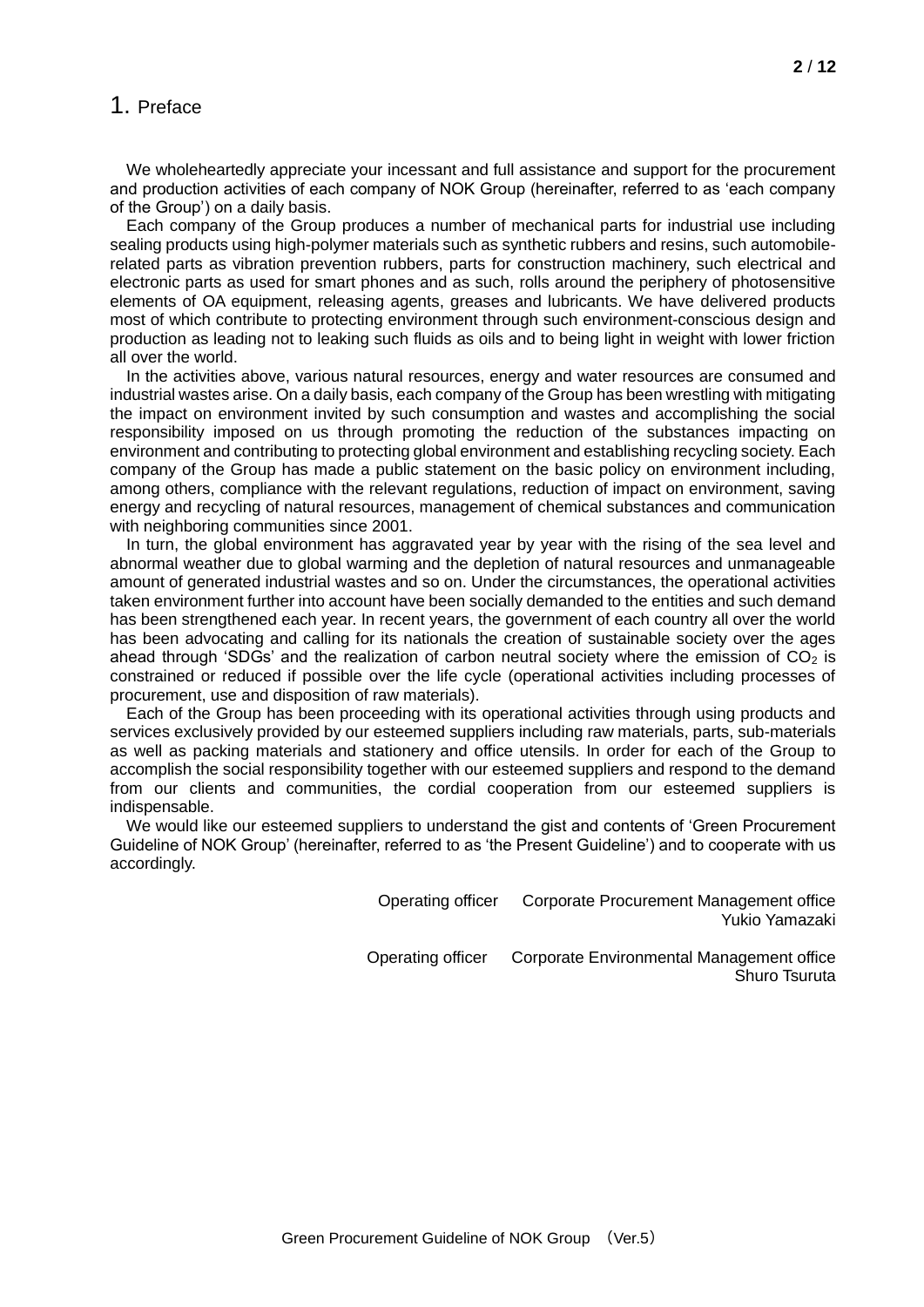# 2. Basic Policy on Environment

# **Policy**

On the premise that the entities are members of society, we strive to manage the protection of environment over the future generations ahead by each employee's realizing that the operational activities and the resulting products and services give influence on global environment as a whole and stipulating our basic policy on environment to contribute to creating the society sustainable to develop.

- 1.Striving to reduce impact on environment by promoting the improvement of technical assets and the development of products taken environmental protection into account based on our conventional eigen technical knowledge.
- 2.Promoting saving energy in order to prevent global warming and promoting the recycling of natural resources, regeneration of such resources and reduction of industrial wastes to match the recycling society.
- 3.Trying to improve on the continuous reduction of impact on environment in cooperation with affiliated companies including the entities with whom we do business and striving to manage chemical substances, to prevent the pollution of the global environment and to wrestle with the problem with impact on waterside environment based on targets set by NOK CORPORATION Central Environmental Conservation Committee.
- 4. Promoting environment conservation activities while complying with the relevant regulations, ordinances of regional autonomous bodies and agreements with neighboring communities.
- 5.Observing self-imposed regulations of the same line of business and the entities with whom we do business and actively wrestling with requisites on environment from stakeholders.
- 6.Disclosing information on environment conservation activities and social contributions and trying to have communication with neighboring communities and societies.
- 7.Trying to improve on global environment consciousness by each employee's recognizing diversity of living creatures and importance of global environment conservation as a good corporate civilian and to continuously improve on environmental management system.

Stipulated on September17, 2001 Revised on April 1, 2021 NOK CORPORATION President And Representative Director

NOK CORPORATION Chairman of Central Environmental Conservation **Committee** Masao Tsuru

As for the basic policy on environment of each company of the Group, please look at its own homepage (refer to the following URL).

| NOK Corporation:             | https://www.nok.co.jp/csr/environment/management.html |
|------------------------------|-------------------------------------------------------|
| NOK Klueber Co., Ltd. (NKL): | https://www.nokklueber.co.jp/quality/                 |
| Unimatec Co., Ltd. (UMT):    | https://www.unimatec.co.jp/eco/                       |
| Synztec Co., Ltd. (SZT):     | https://www.synztec.co.jp/csr/environment policy/     |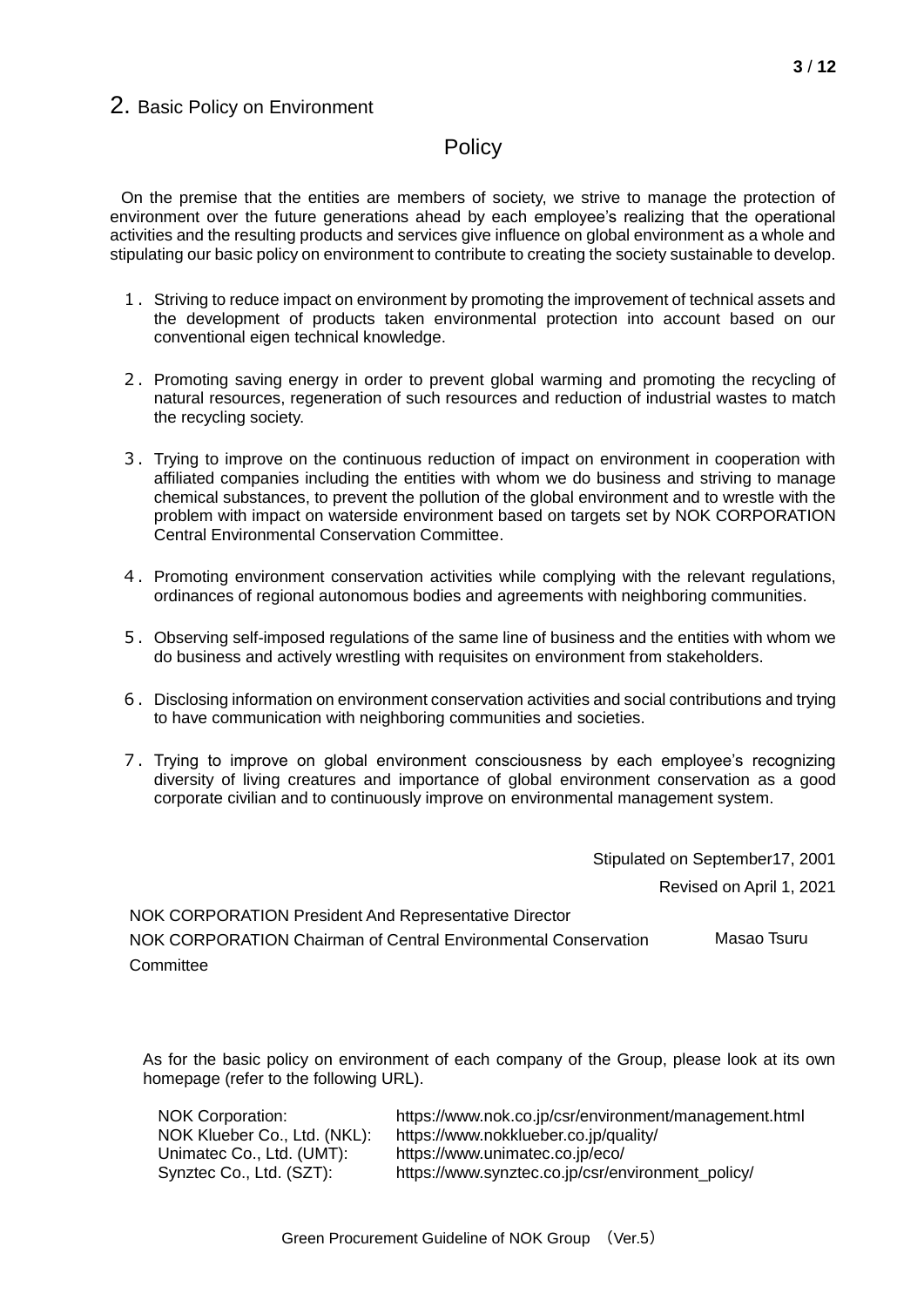# 3. Matters for which 'In-House management' and 'Papers Submission' are solicited to our Esteemed Suppliers

The matters for which the in-house management and papers submission among others are solicited to our esteemed suppliers according to the Present Guideline are as follows (Table-1).

|     | Solicitation                                                                                            | Summary                                                                                                                                                                                                                   | Prescribed<br>Form to be<br>Submitted           | Due Date<br>for<br>Submission                         |
|-----|---------------------------------------------------------------------------------------------------------|---------------------------------------------------------------------------------------------------------------------------------------------------------------------------------------------------------------------------|-------------------------------------------------|-------------------------------------------------------|
| (1) | Establishment of<br>'Environment<br>Management'                                                         | Acquisition of external authentication such as<br>'ISO14001' and 'Eco Action21' or<br>corresponding management                                                                                                            | Form-1                                          | Upon<br>Receipt of<br>Present                         |
| (2) | Management of<br><b>Substances</b><br>Impacting on<br>Environment and<br>Provision of<br>Information by | Establishment of Management System of<br>Substances Impacting on Environment<br>Management of Prohibited Substances<br>Described in NOK Group's List of Substances<br>Impacting on Environment and Declared<br>Substances | Form-3                                          | Guideline                                             |
|     | Esteemed<br>Suppliers <sup>1)</sup>                                                                     | Provision of Information such as RoHS 10<br><b>Substances Analysis Result</b><br>Provision of Information on Substances<br>Impacting on Environment such as Raw                                                           | Form-2<br>chemSHERPA<br>File $^{2)}$            | Upon Each<br>Company<br>of the<br>Group<br>Soliciting |
|     |                                                                                                         | Materials and Parts according to chemSHERPA<br>Provision of Information on Substances<br>Impacting on Environment such as Raw<br>Materials and Parts according to IMDS                                                    | By IMDS                                         |                                                       |
|     |                                                                                                         | SDS <sup>3)</sup> Official Languages: Japanese and<br>English<br>Regulations must be matched with those of a<br>country in issue.<br>For other languages, let's discuss                                                   | Form: in<br>compliance with<br><b>JIS Z7253</b> |                                                       |
|     |                                                                                                         | Presence or Absence in content of Substances<br>whose Transfer should be Grasped (Chemical<br>Substances Management ACT)                                                                                                  | <b>Arbitrary Form</b>                           |                                                       |
| (3) | Reporting<br>Occurrence of<br>Violation against<br>Environment-<br>related<br>Regulations               | Reporting Occurrence of Violation against<br>Environment-related Regulations to Each<br>Company of the Group                                                                                                              | Form-5                                          | Upon<br>Violation<br>Occurring                        |

#### Table-1 Matters for which the in-house management and papers submission among others are solicited

- 1) As for submission on our esteemed suppliers' products (molded products and chemical products) for which each company of the Group has provided raw materials, sub-materials, production processes and so on and which such company has designated and committed for production, please coordinate with the procurement contact person of each company of the Group.
- 2) The preparation tool is available from 'Data Entry Support Tool' in the homepage of chemSHERPA. URL Address:<https://chemsherpa.net/english/tool/>

There are two formats according to a mode as noted in Table-2 at the next page. Chemical Products: 'SHCI File (extension: shci)' prepared by chemSHERPA-CI Molded Products: 'SHAI File (extension: shai)' prepared by chemSHERPA-AI

To note, when submission is prepared by chemical substances information handling tools such as IMDS and JAPIA sheets other than chemSHERPA, there are some cases where coordination is required in advance.

Our esteemed suppliers who are incapable of submission according to chemSHERPA, they have another option through Form-4: Statement of Contained Chemical Substances, but they need to consult with the procurement contact person of each company of the Group beforehand.

3) If the chemical products whose modes are raw materials or agents are subjected to SDS submission, please proceed accordingly. Please submit the latest version according to the form in compliance with JIS Z7253.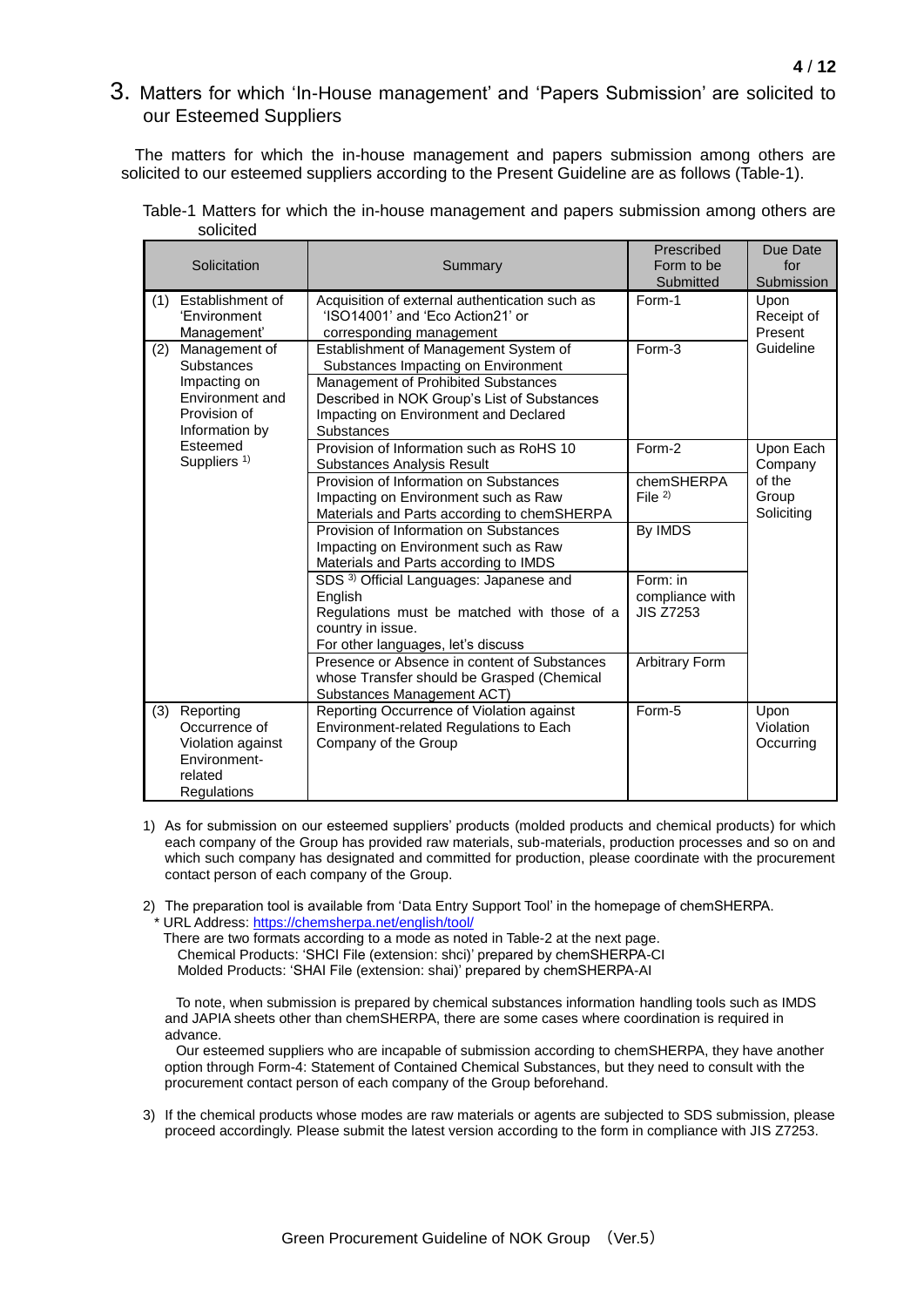(1) Establishment of 'Environment Management System'

Each company of the Group has been wrestling with sustainable improvement by organizationally carrying out the environment conservation activities. We would like our esteemed suppliers who have supplied us with raw materials, parts constituting the products of each company of the Group, sub-materials as well as packing and packaging materials, facilities and utilities among others also to establish the management system centered on which improvement on such activities is to be continuously promoted.

For that purpose, we would like our esteemed suppliers to acquire external authentication of 'ISO14001' and 'Eco Action 21' and keep them intact or to perform the corresponding management. Let us excuse to check the situation in which the acquisition of such external authentication comes along and the receipt of the present Guideline by our esteemed suppliers through Form-1: Statement of NOK Group Green Procurement Guideline Receipt.

- (2) Management of Substances Impacting on Environment and Provision of Information by our Esteemed Suppliers
- a. Management of Substances Impacting on Environment such as Raw Materials and Parts to be **Delivered**

Each company of the Group has performed the thorough risk management of substances impacting on environment in accordance with domestic and oversea statutory regulations.

Such substances impacting on environment as being prohibited from production and from use are stipulated in such statutory regulations. Further, on the background of such statutory regulations, the clients of each company of the Group have asked us to prohibit the use of substances subjected to such regulations. In view of the foregoing, we would like our esteemed suppliers who supply us with raw materials, parts (those constituting a part of our products) constituting the products of each company of the Group, sub-materials, packing and packaging materials, inks for labelling, writing utensils and facilities as illustrated in Table-2 to deliver your products based on standard schedules presented by each company of the Group in conjunction with the relevant rules and regulations and to report (presence or absence of use or content) the substances impacting on environment contained in your products.

Please let us coordinate with our esteemed suppliers who supply us with finished products on a separate basis.

| Products                                                                                                                   |                          | Mode       | Definition                                                                                                                                                                                                                                                                                                 |  |
|----------------------------------------------------------------------------------------------------------------------------|--------------------------|------------|------------------------------------------------------------------------------------------------------------------------------------------------------------------------------------------------------------------------------------------------------------------------------------------------------------|--|
| Raw Materials.<br>Parts (constituting<br>our products)                                                                     | <b>Chemical Products</b> | Substances | Their compounds obtained through some production processes or<br>elements.<br>Corresponding to raw materials and solvents<br>(Ex: rubber/resin polymers, agents compounded in rubber such as<br>vulcanizers, solvents)                                                                                     |  |
|                                                                                                                            |                          | Mixtures   | Mixtures, solutions or agents comprising two or more substances<br>(Ex: unvulcanized rubbers, adhesives, chemical processing agents,<br>coating agents, paints for coating, greases, identification markers, antirust<br>oils)                                                                             |  |
|                                                                                                                            | Molded<br>Products       |            | Objects provided with a specific shape, surface or design to define their<br>functions. (Ex: vulcanized rubbers, metal fittings, springs)                                                                                                                                                                  |  |
| Sub-materials<br>(those not left in                                                                                        | Chemical<br>Products     |            | Chemical products temporarily used for manufacturing our products<br>(Ex: releasing agents, anti-adhesive agents, solvents for cleansing)                                                                                                                                                                  |  |
| our products)                                                                                                              | Molded<br>Products       |            | Molded products temporarily used for manufacturing our products<br>(Ex: gloves, provisionally retaining tapes, protection films)                                                                                                                                                                           |  |
| Packing and packaging<br>materials (including inks for<br>labelling, writing utensils)                                     |                          |            | Materials for packing and packaging the products of each company<br>1.<br>of the Group, drying agents, antirust papers, inks for labelling, writing<br>utensils.<br>Materials for packing and packaging which are used for transporting<br>2.<br>and delivering your products to each company of the Group |  |
| Facilities, jigs and tools (which<br>are used in the production<br>processes and indirectly related<br>with your products) |                          |            | Facilities, jigs and tools (molds) required for manufacturing our products<br>and tool kit boxes used in the production processes.<br>Bands for conveyance and conveyors.<br>Mats used for inspection work.<br>Oils and greases in use for facilities.                                                     |  |

Table-2 Subject Products and Definition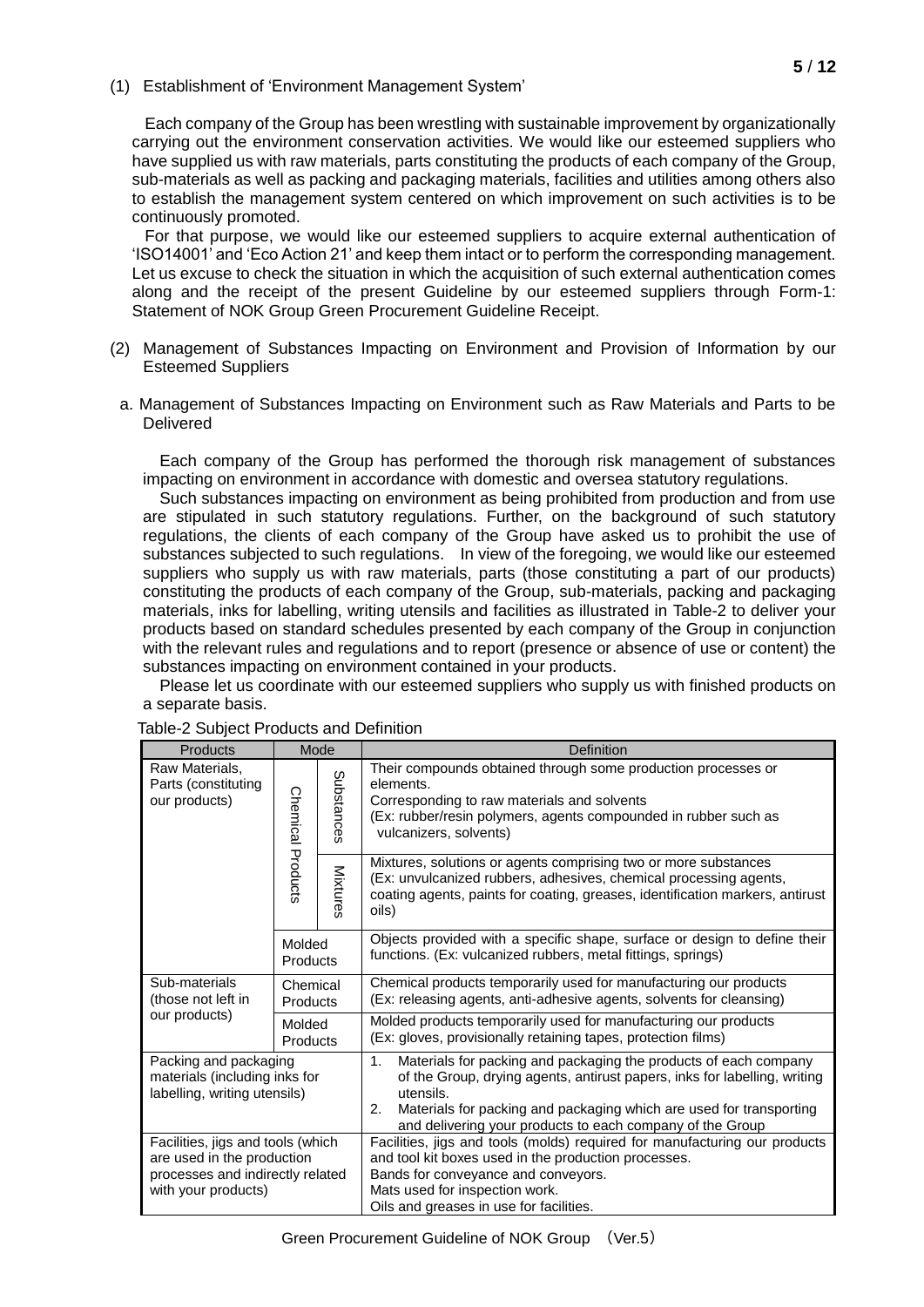#### b. Guarantee of Products being free from Prohibited Substances

(a) The management classes for prohibition and declaration are stipulated in NOK Group's list of Substances Impacting on Environment (Attachment-1). We would like our esteemed suppliers to deliver your products free from prohibited substances to each company of the Group. However, your products for which each company of the Group has accepted the use or content of such substances are excluded from this agreement.

As for the following RoHS 10 substances of those subjected to the regulations of EC Directive (ELV, RoHS) among the prohibited substances, we would like our esteemed suppliers to submit Form-2: Check List of Presence or Absence of Substances Impacting on Environment upon each company of the Group soliciting.

- 1. As to such six substances as lead, mercury, cadmium, hexavalent chromium, PBB and PBDE, confirmation of products being free from such substances based on their analysis test and confirmation of presence or absence of such substances throughout the supply chain viewed retrospectively (obtaining and managing nonuse warrant and so forth)
- 2. As to specific phthalate esters or four substances (DEHP, DBP, BBP, DIBP), survey/confirmation of presence or absence of such substances throughout the supply chain viewed retrospectively

Further, when each company of the Group asks our esteemed suppliers to submit the result of the analysis test to clarify that such substances are not contained, we would like you to respond to such request through discussions. Please keep the evidences or proofs of such test on your part (on our esteemed suppliers) and submit them upon each company of the Group soliciting.

- (b) Please let us excuse to confirm information on the presence or absence of prohibited substances through chemSHERPA, IMDS sheets and so forth. To note, when submission is prepared by chemical substances information handling tools such as IMDS and JAPIA sheets other than chemSHERPA, there are some cases where coordination is required in advance. Our esteemed suppliers who are incapable of submission according to chemSHERPA, they have another option through Form-4: Statement of Contained Chemical Substances, but they need to consult with the procurement contact person of each company of the Group beforehand.
- (c) We would like our esteemed suppliers to manage the deliveries to each company of the Group such that they do not contain more than the threshold value of the prohibited substances prescribed in NOK Group's list of Substances Impacting on Environment (Attachment-1). Where it is found that they contain more than their threshold value, please advise us immediately.
- (d) As for the deliveries for which you have answered that they do not contain substances impacting on environment at the time of surveying such substances, please manage them such that they should never contain such chemical substances. When it is found that such deliveries contain such substances, please let us know immediately.
- c. Establishment of Management System of Substances Impacting on Environment

We would like our esteemed suppliers also to establish the management system of substances impacting on environment especially regarding your products delivered to each company of the Group.

In order to check the management system, we would like you to perform self-inspection based on Form-3: Management System Check Sheet of Substances Impacting on Environment \*1 for submission. To note, please strive to establish such management system as allowing deficient items to improve.

Further, please let us excuse to conduct audit by each company of the Group based on the consent of our esteemed suppliers for the purpose of checking the real situation of your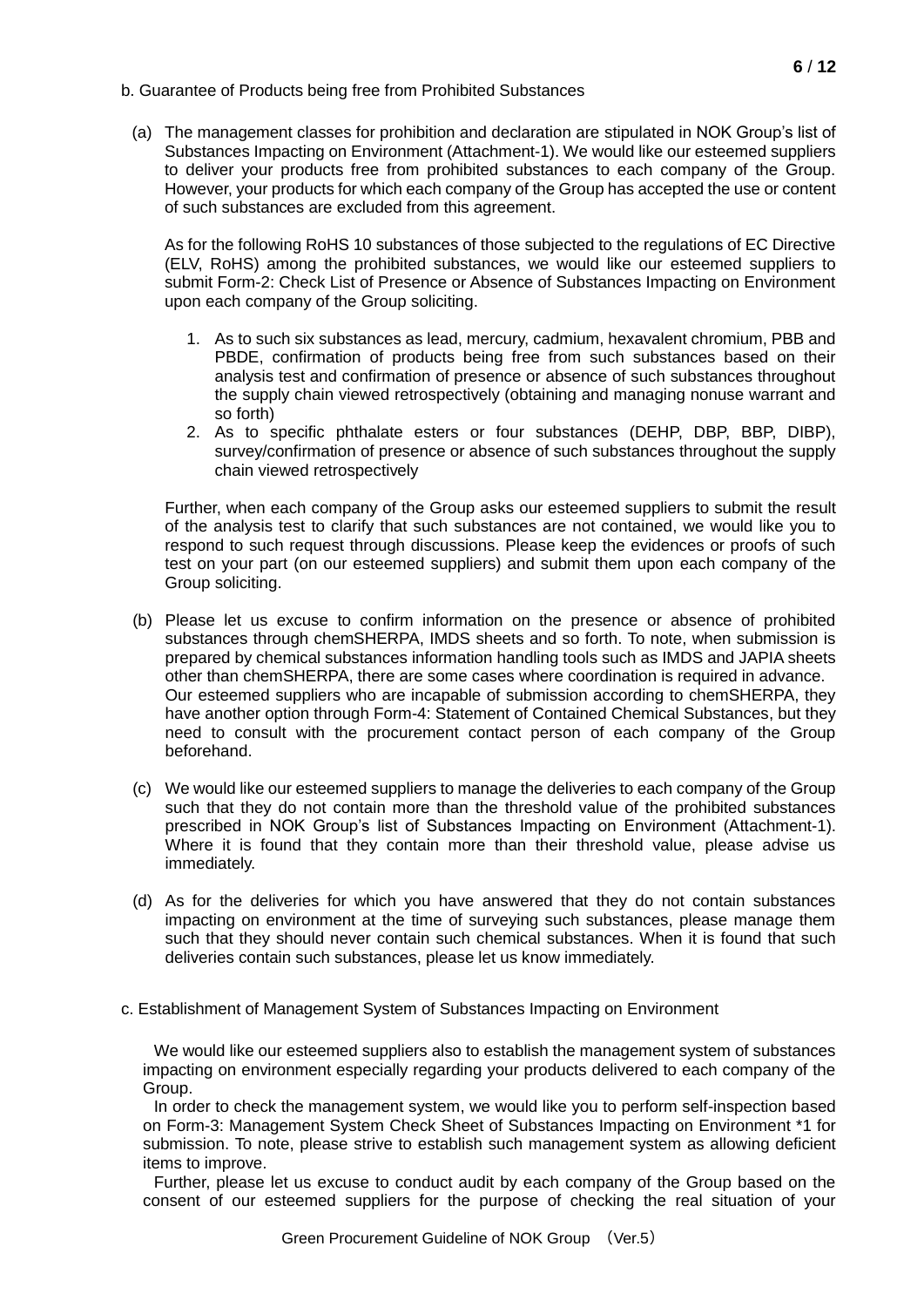'establishment of management system of substances impacting on environment' where appropriate.

\*1 Each company of the Group is adopting 'Annex E: Check Sheet, Version 4.01 of Guidelines for the Management of Chemicals in Products (CiP), Edition 4.0' published by JAMA as the management system check sheet of substances impacting on environment.

The latest version is available from<https://chemsherpa.net/english/docs/guidelines>

Our esteemed suppliers wishing to submit the check sheet attached with the management guideline for chemical substances contained in products published by JAMA (Japan Automobile Manufacturers Association Inc.) are requested to advise to each company of the Group accordingly.

d. Contact to NOK Group on Occurrence of Production Process Change and as such

We would like you to provide us with information in advance when change in design and production process related with chemical substances throughout our esteemed suppliers and the supply chain might arise. Especially when there is such change with regard to the substances impacting on environment managed by each company of the Group, please provide the procurement contact person of each company of the Group with such information without delay.

(3) Reporting on Occurrence of Violation against Regulations Related to Environment

We would like our esteemed suppliers to comply with the domestic environment-related laws and regulations with respect to your operational activities.

Regarding environment-related regulations and other legally applicable requisites on the establishments of our esteemed suppliers which carry out the development, production and marketing of the articles delivered to each company of the group, when the official organizations have ordered the person in charge of such establishments to take the measures necessary for improvement or imposed punishment on him/her, please advise us accordingly.

Please fill in Form-5: Environment-related Incident Report to provide us with the details.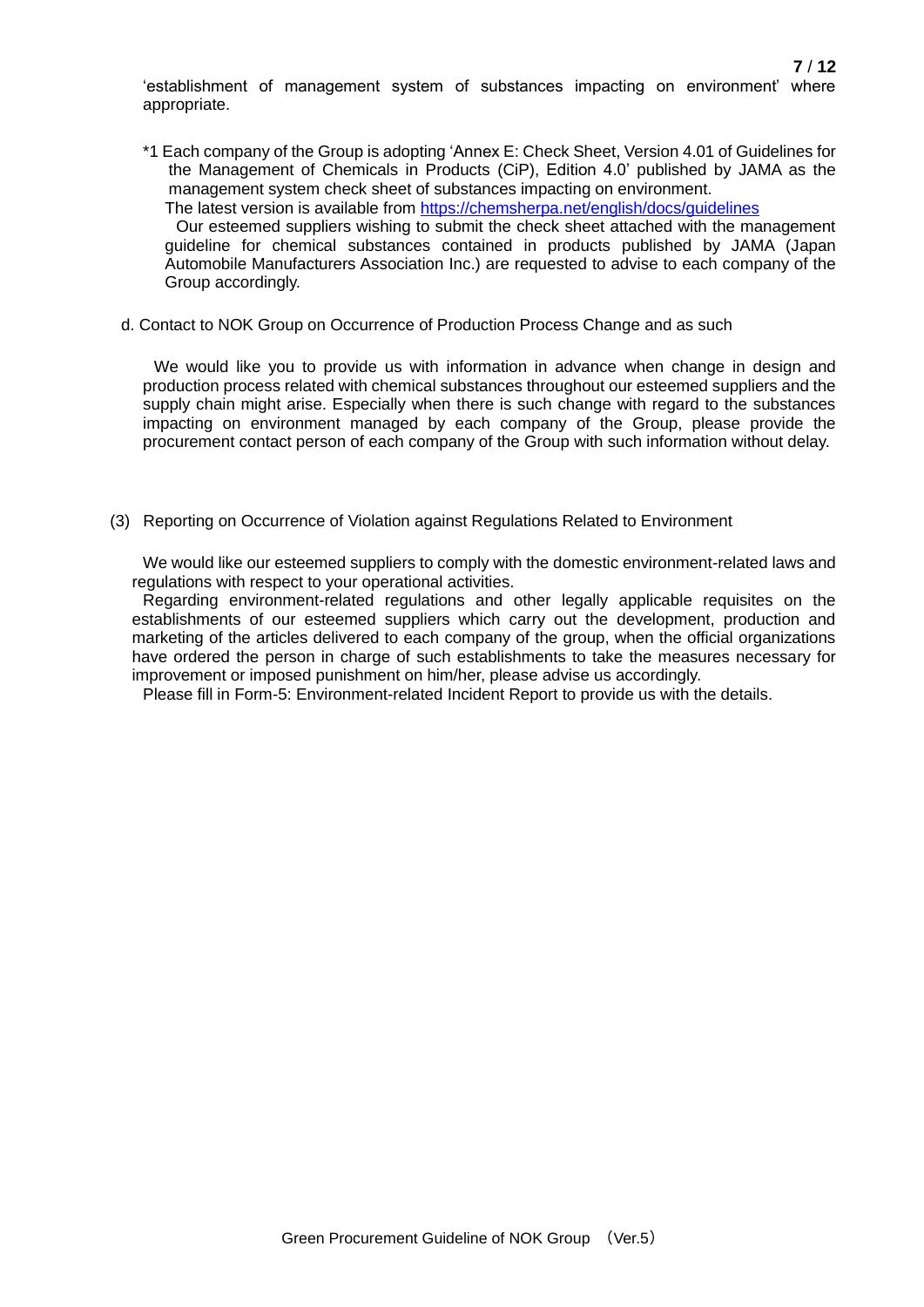# 4. Matters based on which 'Concrete Action (Activity)' is solicited to our Esteemed **Suppliers**

In the present guideline, the matters based on which 'Concrete Action (Activity)' is solicited to our esteemed suppliers are as follows (Table-3).

| <b>Solicited Matters</b>                                                             | Summary                                                                                                                                                   | Form       |
|--------------------------------------------------------------------------------------|-----------------------------------------------------------------------------------------------------------------------------------------------------------|------------|
| (1) Activity on Environmental                                                        | Compliance with environment-related laws and regulations                                                                                                  | Submission |
| Protection Related to your<br><b>Business Operation</b>                              | Performance of environment conservation activities                                                                                                        | unrequired |
| (2) Such as CO <sub>2</sub> Reduction<br>upon Transportation<br>between our Esteemed | Reduction of consumed energy and emitted CO <sub>2</sub> regarding<br>transportation of raw materials and so on delivered to each<br>company of the Group |            |
| Suppliers and Each<br>Company of the Group                                           | Reduction of packing and packaging materials of raw<br>materials and so on delivered to each company of the Group                                         |            |

#### Table-3 Matters Solicited to you for Concrete Action (Activity)

(1) Activity on Environmental Protection Related to Business Operation of our Esteemed Suppliers

Each company of the Group has complied with environment-related laws and regulations, managed and promoted its environment conservation activities centering on the reduction of grasped consumed energy, the reduction of emitted greenhouse gas (such as  $CO<sub>2</sub>$ ) and the reduction of emitted VOC or the following environment-related targets.

We would like our esteemed suppliers also to actively promote the compliance of environmentrelated laws and regulations and business-related environment conservation activities.

- a. Action Items on Environment
	- (a) Reduction of Grasped Consumed Energy
	- (b) Reduction of Emitted Greenhouse Gas (such as  $CO<sub>2</sub>$ )
	- (c) Management of Chemical Substances
	- (d) Reduction of Emitted VOC
	- (e) Reduction of Emitted Substances Subject to PRTR
	- (f) Promotion of Recycled Natural Resources
	- (g) Reduction of Generated Industrial Wastes (final disposal)
	- (h) Reduction of Consumed Water and Management of Sewage and its Effective use
	- (i) Reduction of Consumed Natural Resources in Depletion
	- (j) Taking Due Care of Diversity of Living Creatures
- (2) Such as CO2 Reduction upon Transportation between our Esteemed Suppliers and Each Company of the Group

We would like our esteemed suppliers to reduce consumed energy and emitted  $CO<sub>2</sub>$  with respect to the transportation of the deliveries such as raw materials and parts supplied to each company of the Group.

We would like you to reduce the packing and packaging materials to cover the deliveries such as raw materials supplied to each company of the Group. However, when the specifications of the packing and packaging materials are replaced with another ones, please do so after the approval from each company of the Group is secured in order to avoid quality or transportation-related problems.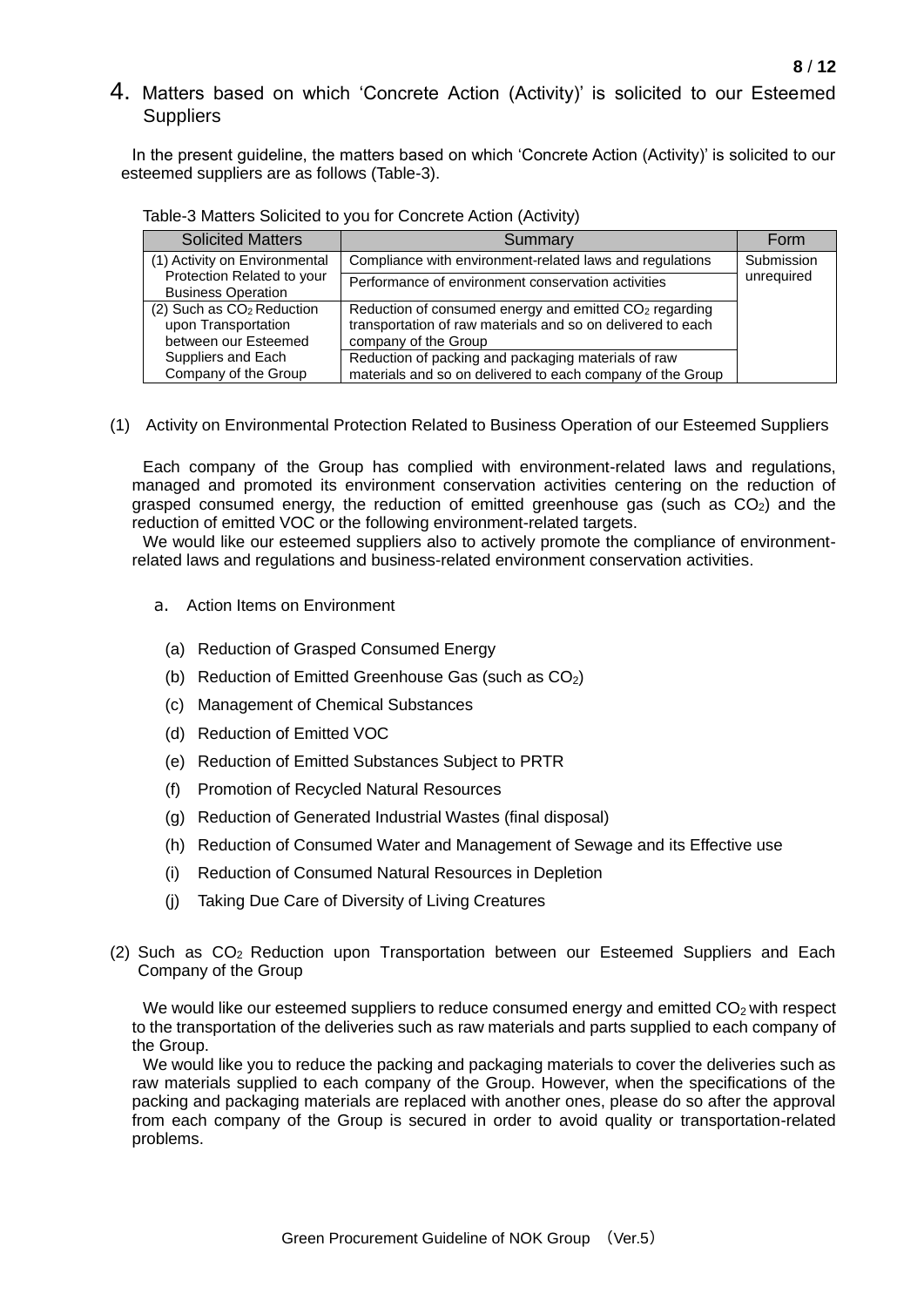# 5. Handling of Guidelines

The handling of the present guideline with respect to our esteemed suppliers is as follows.

- (1) For the new esteemed suppliers, upon the mutual transaction starting, the present guideline is advised to them from the competent department of each company of the Group.
- (2) When there is a separate request for submission of papers from each company of the Group, please respond to it on a separate basis.
- (3) Each time the present guideline is revised, it is advised to our esteemed suppliers in subject from the competent department of each company of the Group.

## 6. Handling of Private Information

The personal information of our esteemed suppliers as filled in is used solely for the green procurement-related matters.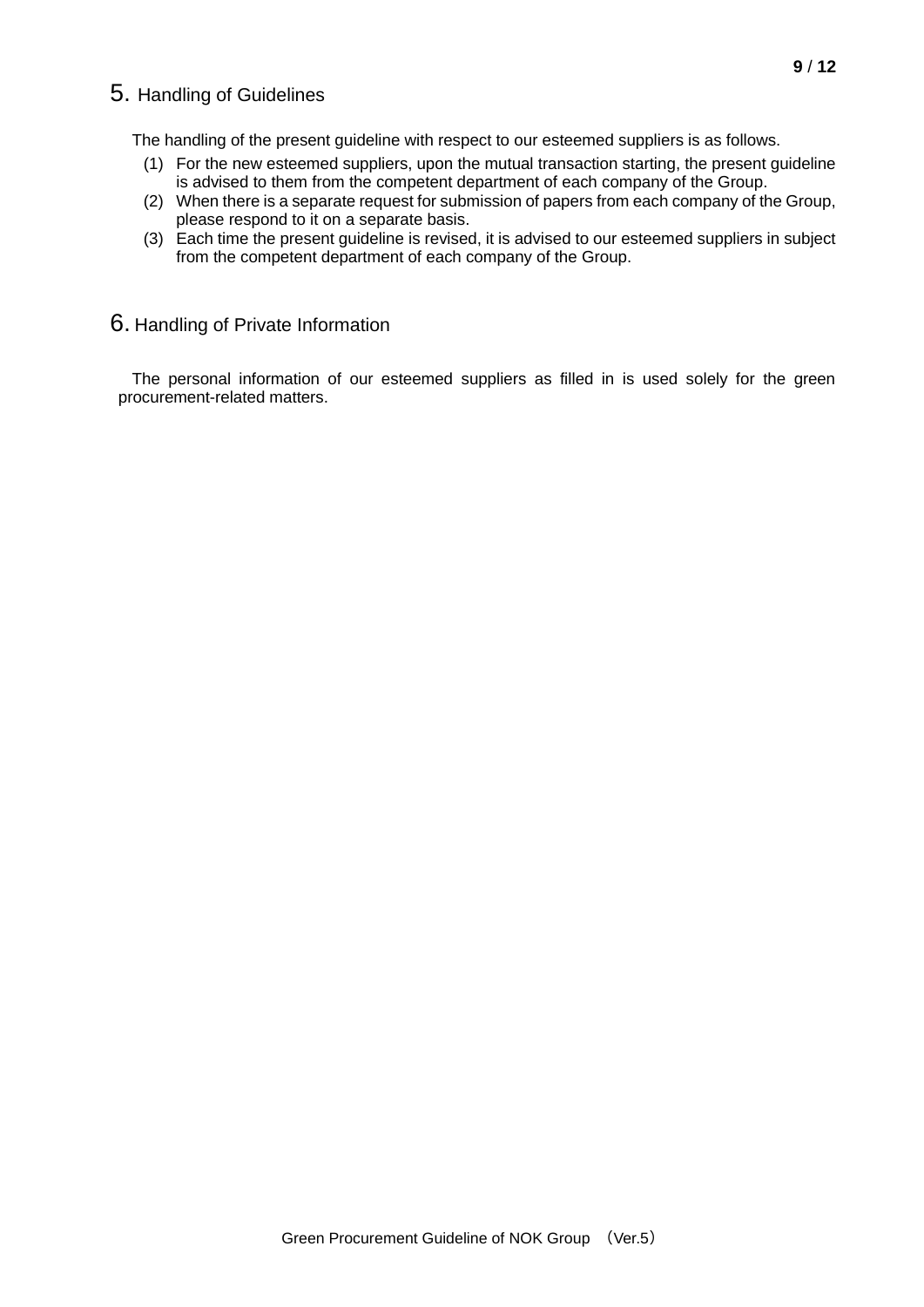# 7. Terminology

#### (1) chemSHERPA

This is the common scheme usable over the whole supply chain to handle information on chemical substances in products. The data entry support tool for molded products (chemSHERPA-AI) and the data entry support tool for chemical products (chemSHERPA-CI) are ready for use on the homepage of chemSHERPA, from which data entry support tools, information on substances subject to management, samples of data cases and so forth are downloadable.

- \* Homepage of chemSHERPA: [https://chemsherpa.net/e](https://chemsherpa.net/)nglish
- \* The maintenance and support of the former survey tools or JAMP-AIS, JAMP-MSDSplus ended at the end of June, 2018 and were replaced with these chemSHERPA ones.

#### (2) GADSL (Global Automotive Declarable Substance List)

The list of chemical substances subject to management among the automobile industry, which is managed by three industries or finished cars manufacturers, parts manufacturers and chemicals/materials manufacturers centered on the trilateral regions of Asia, USA and EU.

(3) IEC62474

This is one of international standards established by IEC (International Electro technical Commission), in which 'Material Declaration (information transfer of constituting materials/contained substances) regarding Electric and Electronic Industries and their Products' is stipulated. In Japan, the domestic organization or the domestic VT62474 takes the charge of collecting public opinions and transmitting information. To note, JGPSSI (Japan Green Procurement Survey Standardization Initiative) is evolutionally dissolved in May, 2012 and most of its activities was transferred to the domestic organization (Domestic VT62474) of IEC/TC111.

- \* What is IEC ? : the international organization that develops and publishes international standards with regard to electric and electronic technologies and the relevant technologies
- \* What is TC111 ? : one of IEC's expert committees
- (4) ISO14001

This is one of the standards established by ISO (International Organization for Standardization) in 1996, in which such requisites as ordering the organizations (such as entities and autonomous bodies) to continue their business or operational activities without impacting on environment are stipulated.

(5) IMDS (International Material Data System)

This is the system used by the supply chain of the automobile industry for collecting information on chemical substances contained in products, in which the car manufacturers of Asia, USA and EU participate for management and which is used as the global standard for the management of chemical substances among the automobile industry.

\* Homepage of IMDS: <https://public.mdsystem.com/en/web/imds-public-pages/home>

(6) JAMP (Joint Article Management Promotion-consortium)

It is formally called as Article Management Promotion Councill, which is the entity initiated for the purpose of making prevail the concrete mechanism of properly managing information on chemical substances contained in the articles (another appellation of parts and molded products) and smoothly disclosing and transferring such information among the supply chain.

\* Homepage of JAMP: <https://chemsherpa.net/english/jamp/about>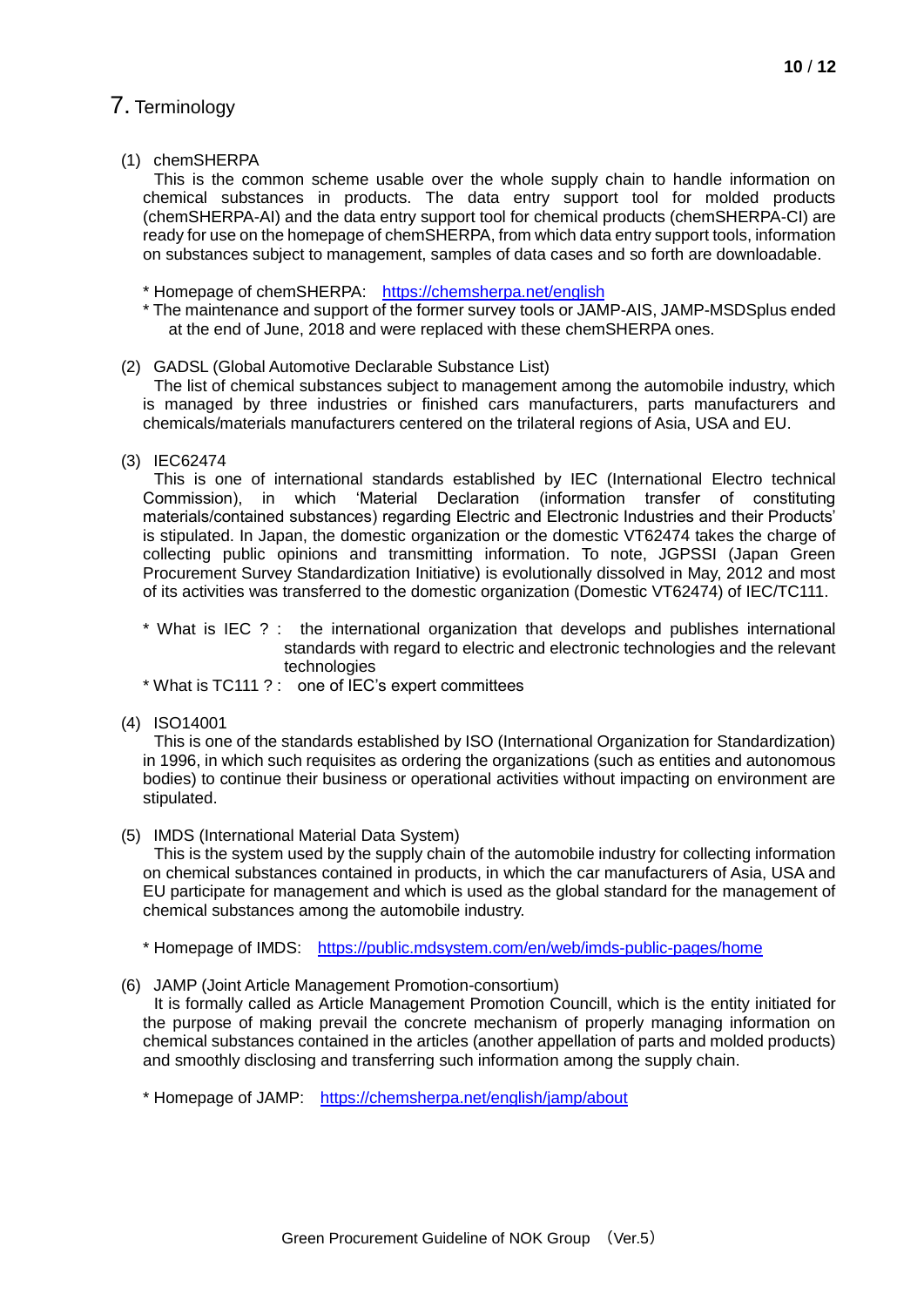(7) JAPIA Unified Data Sheet (commonly called as JAPIA Sheet)

This is the information transfer tool of data on chemical substances contained in products, which is mainly used by the supply chain of the automobile industry and utilized for information management and transfer as the one to support and supplement the IMDS. Since the support for JAMA/JAPIA Unified Data Sheet (commonly called as JAMA Sheet) ended at the end of September, 2020, this tool initiated its operation from October, 2020 as the successor of the JAMA Sheet. The slips are downloadable from the homepage of JAPIA (Japan Auto Parts Industries Association).

\* Homepage of JAPIA: [http://www.japia.or.jp/e](http://www.japia.or.jp/)n/top/

(8) PRTR System (System of Registering Discharge and Transfer of Chemical Substances or Pollutant Release and Transfer Register)

This is the mechanism to grasp, sum up and laid-open discharge into environment or transfer as industrial wastes of chemical substances designated by government ordinances and as such by the operators who produce, use and release such substances.

(9) VOC (Volatile Organic Compounds)

This is the general appellation of compounds easily volatile into the atmosphere such as toluene, benzene and dichloromethane under normal temperature and pressure.

(10) Eco Action 21

This is the environment program promoted by Ministry of Environment making small-scale operators as targets.

(11) ELV Directive of EU (EU Directive of End of Life Vehicle)

This is the directive on the recycling of automobiles established in EU and the restrictive use of heavy metals or four substances (lead, cadmium, mercury and hexavalent chromium).

- (12) REACH Rules of EU (Registration, Evaluation and Authorization of Chemicals) The EU rules on registration, evaluation, authorization and restriction on chemical substances.
- (13) RoHS Directive of EU (EU Directive on Restriction of the use of certain Hazardous Substances in electrical and electronic equipment)

This is the directive established in EU to restrict the use of heavy metals or four substances (lead, cadmium, mercury and hexavalent chromium) and specific bromine-based fire-retardants (Polybrominated biphenyl (PBB) and Polybrominated diphenyl ether (PBDE)) as well as specific phthalate esters (Bis (2-ethylhexyl) phthalate (DEHP), Dibutyl phthalate (DBP), Bis (Butyl benzyl) phthalate (BBP) and Diisobutyl phthalate (DIBP).

#### (14) Diversity of Living Creatures

The expression meaning that the living creatures on the earth are rich in variety or the ecological system itself which is complex and diverse.

(15) SDS (Safety Data Sheet)

Upon the assignment or provision of chemical substances and mixtures containing such substances, this sheet is used as an instrument to explicitly describe information on the physical and chemical natures, risk/hazard and handling of such substances to advise the counterpart of such information to whom such substances are assigned or provided.

(16) JIS Z7253

This is one of the Japanese national standards called as JIS (Japanese Industrial Standards), in which the standards for and the measuring methods of Japanese industrial products are prescribed and 'Method of Transferring Information on Risk and Hazard of Chemicals Based on GHS: Labelling within Premises and Safety Data Sheet (SDS)' is stipulated.

\* GHG is the abbreviation of 'The Globally Harmonized System of Classification and Labelling of Chemicals', the literary translation in Japanese of which is 'The Globally Harmonized System concerning Classification and Labelling of Chemicals' and which was adopted in July, 2003 in the form of UN recommendation.